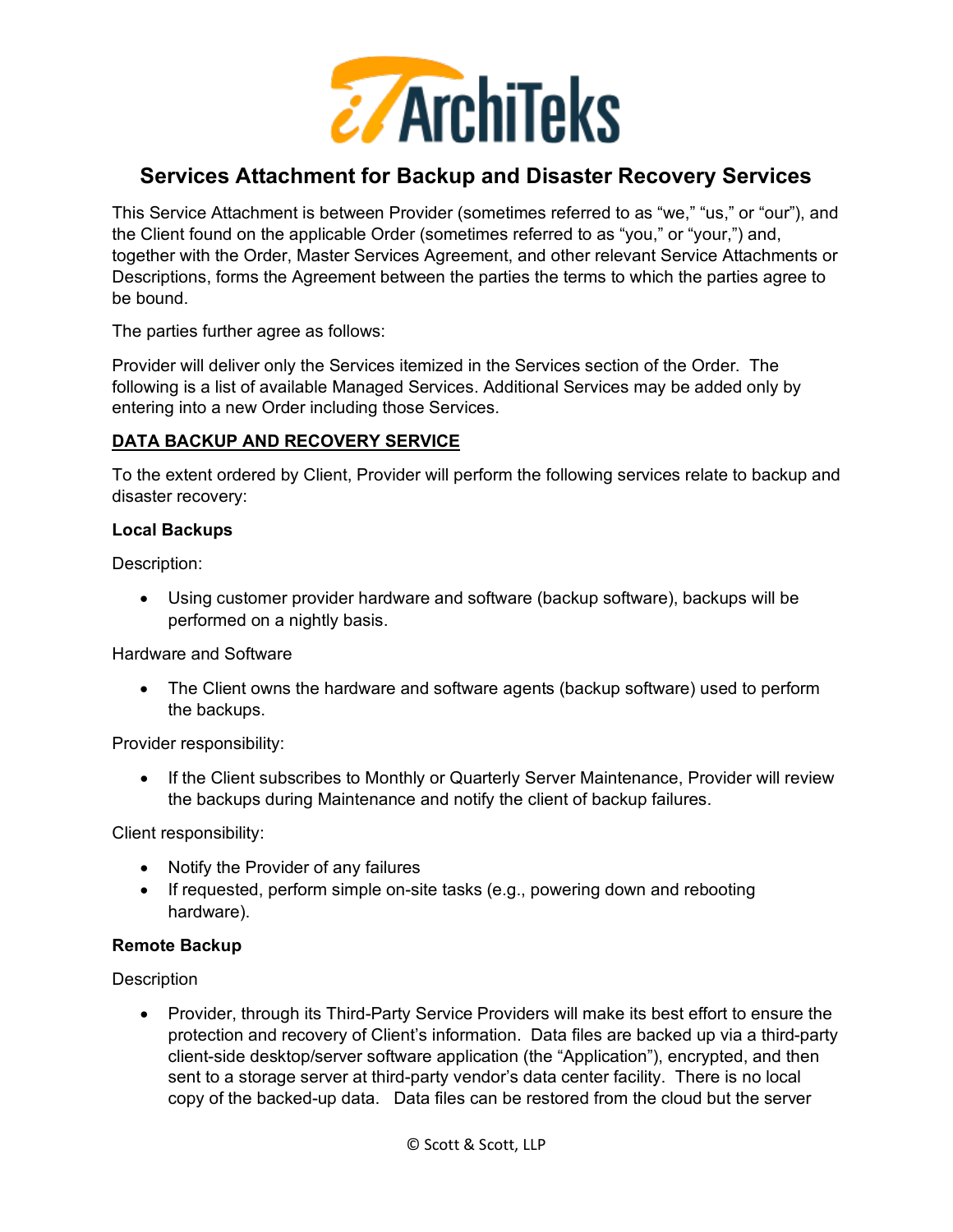itself cannot be recovered or "booted" in the cloud. Therefore, this service is not considered a disaster recovery solution.

Hardware and software

- There is no additional hardware required.
- All data is backed up via a third-party client-side desktop/server software application (the "Application")

Provider responsibility

- Monitor the backups daily
- Notify the Client of any failures
- Work with third-party to resolve backup failures

Client responsibility

• If requested, perform simple on-site tasks (e.g., powering down and rebooting hardware).

# **Cloud Backup**

# **Description**

• Provider, through its Third-Party Service Providers will make its best effort to ensure the protection and recovery of Client's information. Data is backed up via a thirdparty client-side desktop/server application, encrypted, stored locally on a Provider owned storage device ("Provider Owned Storage"), and then sent to a third-party owned storage server at the Third-Party Services Provider's data center facility. Offsite Backup copies will have one-year retention unless specified in Order or Service Description.

## Hardware and Software

• The Provider owns the hardware (storage device) and includes third-party software agents used to perform the backups. Upon termination of these Services, Provider will repossess the backup hardware and remove the Application from Client systems.

Provider Responsibility

- Monitor the status of all scheduled backup jobs.
- Notify Client of Provider Owned Storage failures and corrective actions.
- Perform additional remote responsibilities to manage Provider Owned Storage.
- Provide remote administrative services of Data Backup Service as requested by **Client**
- Contact Client should user intervention be required, such as power cycling servers and/or Provider Owned Storage.

Client responsibility

If requested, perform simple on-site tasks (e.g., powering down and rebooting hardware).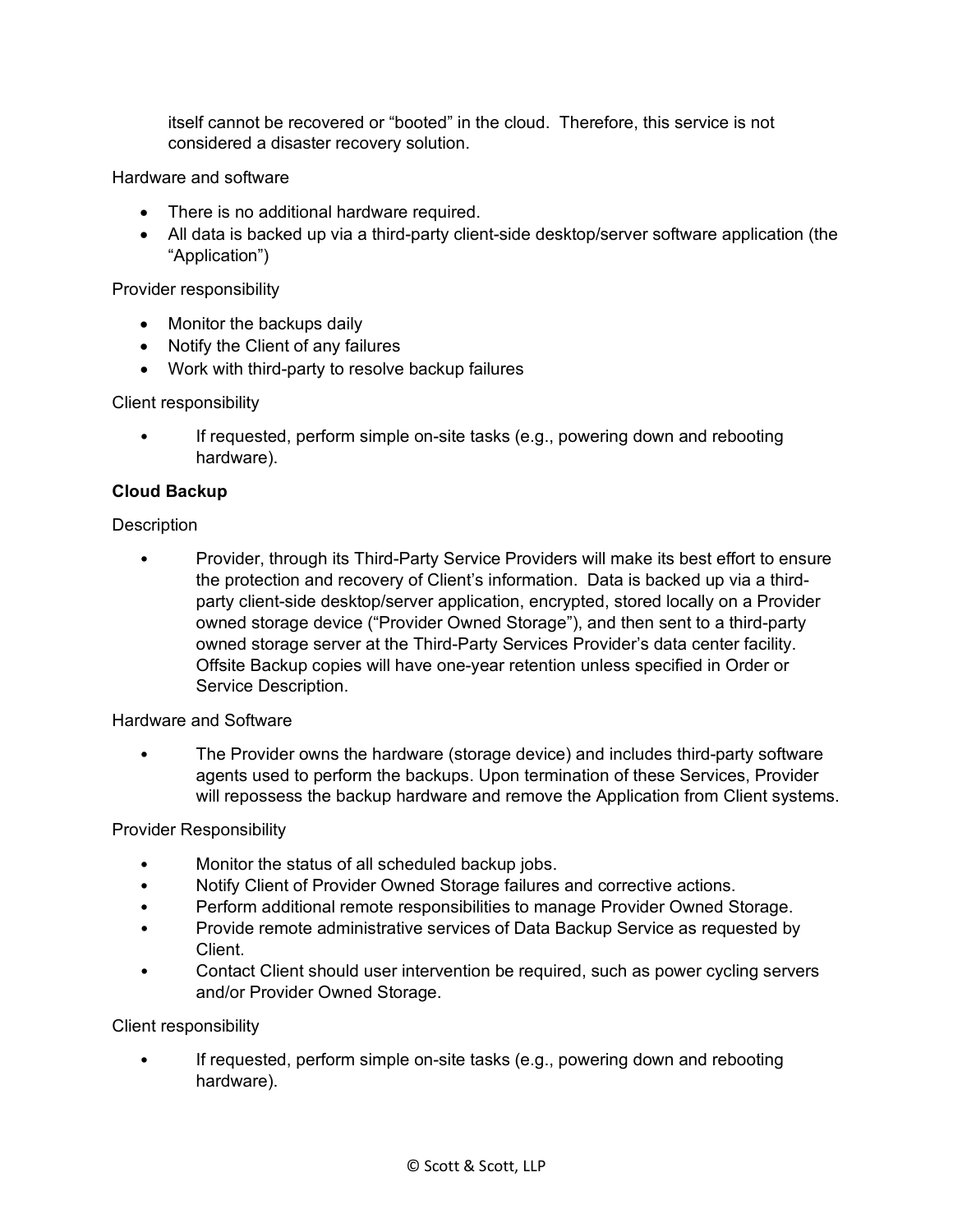## **Backup Hardware**

Client may select one of the following two options for any backup appliance hardware to be deployed at Client's location in order to facilitate the delivery of Services under this Service Attachment:

Rental Hardware – Upon Client's request, Provider will provide to Client network equipment on a rental basis to facilitate the data backup process ("Provider-Supplied Backup"). Client will incur an additional monthly rental charge for any Provider-Supplied Backup as well as an additional, one-time equipment installation and setup charges. The MSA terms pertaining to Provider-owned Equipment apply to all such hardware.

IF CLIENT CHOOSES A NON-PROVIDER-SUPPLIED BACKUP SOLUTION, PROVIDER CANNOT GUARANTEE ANY OUTCOMES. CLIENT SHALL BE SOLELY RESPONSIBLE FOR ANY RESULTING OUTCOMES FOR NOT USING THE PROVIDER-SUPPLIED BACKUP SOLUTION, PROVIDER MAY CHANGE THE PROVIDER-SUPPLIED BACKUP AT ANY TIME.

Client-Owned Hardware – Provider will assist Client in identifying network backup equipment that Client will purchase. If Client chooses this option, PROVIDER WILL MAKE BEST EFFORTS TO MONITOR the backup jobs or support Client's technical support requests but is under no obligation to undertake such monitoring or resolve technical issues if it is unable to do so for any reason.

# **Support Services**

Provider will deliver support for the Services 24 hours per day, seven days per week, 365 days per year. In connection with the Services that are within the scope of this Service Attachment, we will provide to your designated administrator(s), technical contacts or users (1) management of the Services by individuals trained in the Services you have selected, and (2) phone and email support 24 hours per day, 7 days per week, 365 days per year.

## **Setup**

Provider will install the Hardware and Application, schedule all backup routines, program appropriate alerts, and ensure a successful initial backup. For all optional plugin services, Provider similarly will install the plugin, set up the applicable schedules, and ensure a successful initial backup.

In the event Client has a large initial backup or limited Internet connectivity; Provider, at its discretion, can require a seed backup to be performed either before online backups can occur, upon any relevant, significant changes to the environment to be covered by the Services (including, without limitation, if new local storage is introduced), or whenever, in Client's or Provider's reasonable discretion, a new baseline backup must be saved. Seed backups are billed at the rate specified in the attached Order.

## **File Recovery Services**

To the extent Ordered by Client, Provider will:

• Create and modify up to the number of backup jobs listed in the Order.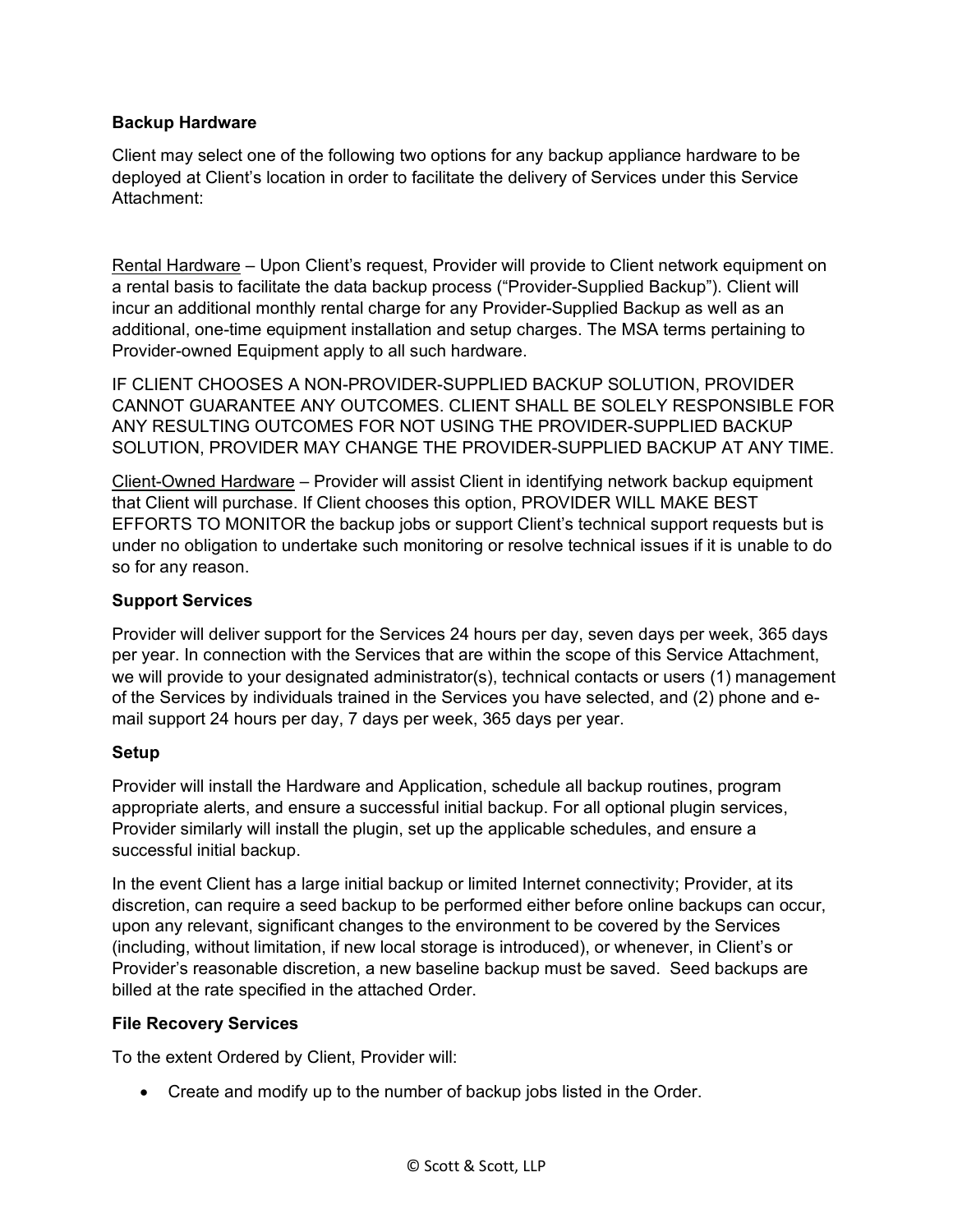- Monitor up to the number of backup jobs listed in the Order.
- Monitor the status of all scheduled and on-demand backup jobs.
- Notify Client by email of backup drive failures and corrective actions.
- Remotely perform up to the number of Client-requested restore operations listed in the Order
- Perform additional remote responsibilities to manage Client's backup drive and physical inventory.
- Facilitate the ordering of new backup drives as requested by Client.
- Provide remote administrative services as requested by Client.
- Contact Client should user intervention be required, such as cycling of backup drives.

## **CLIENT OPERATING ENVIRONMENT**

Unless otherwise agreed in writing by the parties, Client must ensure the availability of Client's network, IP WAN connection, and all component systems to be backed up by the Provider backup Service.

In addition, unless otherwise agreed in writing by the parties, Client also must define appropriate backup sets and schedules for those systems to be backed up before Provider may commence delivery of Services under this Attachment. Provider cannot and does not guarantee to successfully back up all open files.

Unless otherwise specifically agreed by the parties, Provider is not obligated to perform any data forensic or restoration operations under this Attachment.

#### **SERVICE FEES AND SUPPORTED DEVICES**

#### **Setup Fee**

Prior to the delivery of the Services, Provider will charge a Setup Fee in order to connect to Client's environment and to deploy any software or hardware required in order to deliver the Services under this Service Attachment. Provider will identify the Setup Fee in an initial invoice, and Client shall pay the Setup Fee, as set forth in the MSA. Provider shall have no obligation to continue with the delivery of any Services under this Service Attachment until it receives payment for the Setup Fee.

#### **Service Fee**

Provider will conduct a monthly inventory of the environment to be covered by the Services and will determine (1) the total number of client installations and optional plugins covered within the scope of this Service Attachment (collectively, "Backup Units"), and (2) the volume, if any, of offsite data-storage capacity required to back up Client Data (defined below) rounded to the nearest gigabyte.

If the number of Backup Units determined by Provider in any month is greater than the number of Backup Units determined at the beginning of the preceding month, Provider (1) will include in its next invoice charges for all additional Backup Units placed in service during the preceding month, and (2) will increase the number of Backup Units invoiced in future months, unless and until Provider determines that the number of Backup Units has decreased.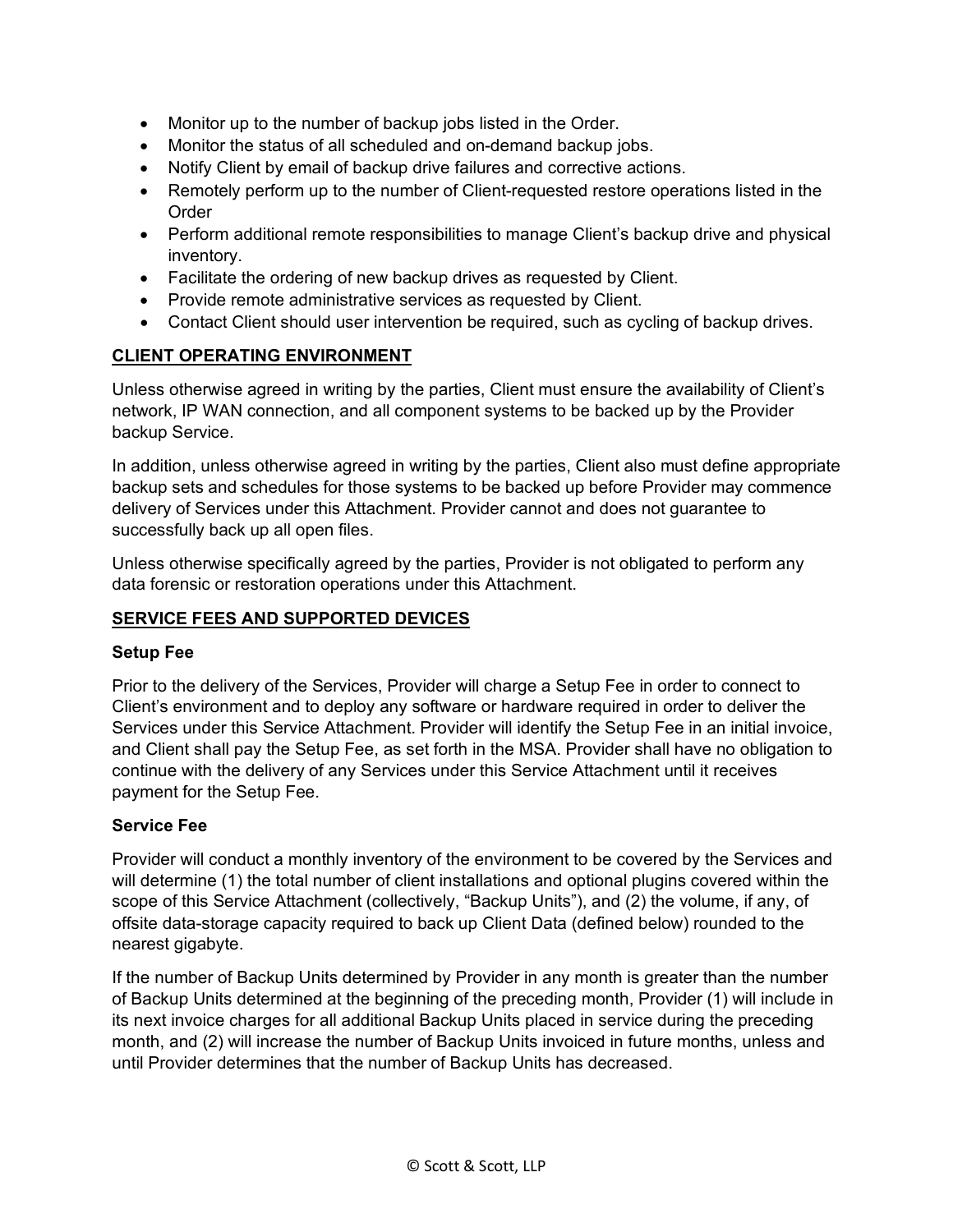Client shall pay Service Fees specified in the Order. Any devices backed up via the Services must be limited to equipment accessed only by Client's employees, consultants, contractors or agents who are authorized to use the Services. Client shall not allow any third parties to access any devices connecting to Services within the scope of this Service Attachment.

The fees to be charged will be based on actual number of Backup Units added to the scope of this Service Attachment, as directed by Client, and on the actual volume of any offsite datastorage capacity required to back up Client Data (defined below) rounded to the nearest gigabyte, subject to a required monthly minimum of the greater of (1) 50 GB, or (2) the data volume identified in the first month's invoice for Services. In addition, under no circumstances during the Term (defined below) may the total number of Backup Units decrease to less than the number of Backup Units indicated on the first month's invoice for Services. Provider's invoices will be based on at least that number, notwithstanding any actual decreases in those numbers. Client shall pay all such charges as set forth in the MSA. The Fees for the Service are stated in the Order.

# **PROVIDER OBLIGATIONS AND WARRANTY**

In addition to delivery of the Services, Provider accepts the following obligations under this Service Attachment:

# **Data Security and Privacy**

In addition to its other confidentiality obligations under this Service Attachment, Provider shall not use, edit or disclose to any party other than Client any electronic data or information stored by Provider, or transmitted to Provider, using the Services ("Client Data"). Provider further shall maintain the security and integrity of any Client Data under Provider's direct control, in accordance with any parameters described in this Service Attachment.

As between Provider and Client, all Client Data is owned exclusively by Client. Client Data constitutes Confidential Information subject to the terms of the MSA. Provider may access Client's User accounts, including Client Data, solely to respond to service or technical problems or otherwise at Client's request.

## **Maintenance Windows**

Routine server and application maintenance and upgrades will occur during scheduled maintenance windows, and some applications, systems or devices may be unavailable or nonresponsive during such times.

## **Warranty**

Provider warrants that the Services will be performed materially in accordance with the service documentation previously provided for the Services in a professional and workmanlike manner.

The online documentation for the Services is incorporated as a part of this Service Attachment. We reserve the right at any time to modify the online documentation by posting any changes at the above URL, at which time the modified documentation will supersede and replace in its entirety any prior online documentation. However, we further warrant that the functionality of the Services will not materially decrease from that available as of the Service Start Date (defined below).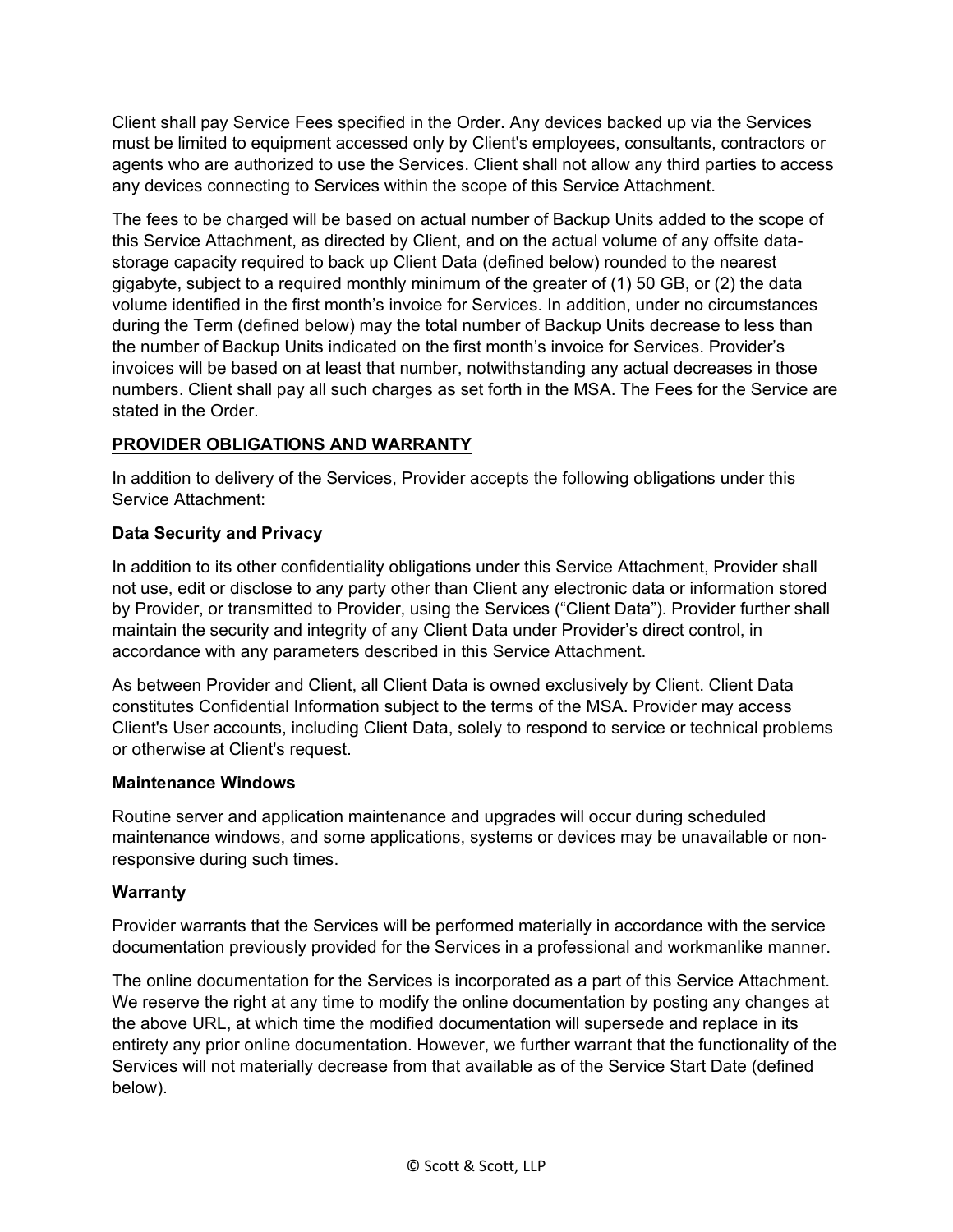HOWEVER, PROVIDEAR DOES NOT WARRANT THAT THE SERVICES WILL BE UNINTERRUPTED, ERROR-FREE, OR COMPLETELY SECURE. THERE ARE RISKS INHERENT IN INTERNET CONNECTIVITY THAT COULD RESULT IN THE LOSS OF YOUR PRIVACY, CONFIDENTIAL INFORMATION, AND PROPERTY. WE HAVE NO OBLIGATION TO PROVIDE SECURITY OTHER THAN AS STATED IN THIS SERVICE ATTACHMENT. WHILE THE SERVICES ARE DESIGNED TO IMPROVE THE PROBABILITY OF THE PROTECTION AND RECOVERY OF INFORMATION COMPARED TO THE CLIENT'S CURRENT METHODS EMPLOYED, PROVIDER MAKES NO CLAIMS OR WARRANTIES THAT DATA BACK-UPS AND DATA / SERVER / DESKTOP RECOVERIES USING THE SERVICES WILL BE ERROR FREE OR THAT ALL RECOVERIES CAN BE PERFORMED WITHIN A CERTAIN TIME FRAME.

IN ADDITION, CLIENT ACKNOWLEDGES THAT THIS AGREEMENT CONVEYS NO WARRANTIES, EXPRESS OR IMPLIED, BY ANY THIRD-PARTY VENDORS OF SOFTWARE PRODUCTS MADE AVAILABLE TO CLIENT BY PROVIDER AND THAT THOSE VENDORS DISCLAIM ANY AND ALL LIABILITY, WHETHER DIRECT, INDIRECT OR CONSEQUENTIAL, ARISING FROM THE SERVICES.

# **ADDITIONAL CLIENT OBLIGATIONS**

#### **Hardware Equipment**

Client equipment must be maintained under manufacturer's warranty or maintenance contract or is in working order. Provider is not responsible for client equipment that is not maintained under manufacturer's warranty or maintenance contract or that is otherwise out of order. All fees, warranties, and liabilities against Provider assumes equipment is under manufactures warranty or maintenance contracts or is in working order.

Provider in its reasonable opinion and supported by manufacturer information, may designate certain equipment as obsolete or defective, and therefore exclude it from coverage under this Agreement.

## **Minor On-Site Tasks**

Provider may occasionally ask you to perform simple on-site tasks (e.g., powering down and rebooting a computer). Client agrees to cooperate with all reasonable requests.

#### **Server Upgrades or Repair**

Provider will authorize all server upgrades or repairs. Client agrees not to perform any of these actions without notifying Provider.

#### **Software Media**

Client shall obtain and supply all necessary software media with installation keys (if any) upon request.

Except for any software provided by Provider in connection with the Services, you are solely responsible for obtaining all required software licenses, including all client access licenses, if any, for the software products installed on your computers.

## **TERM AND TERMINATION**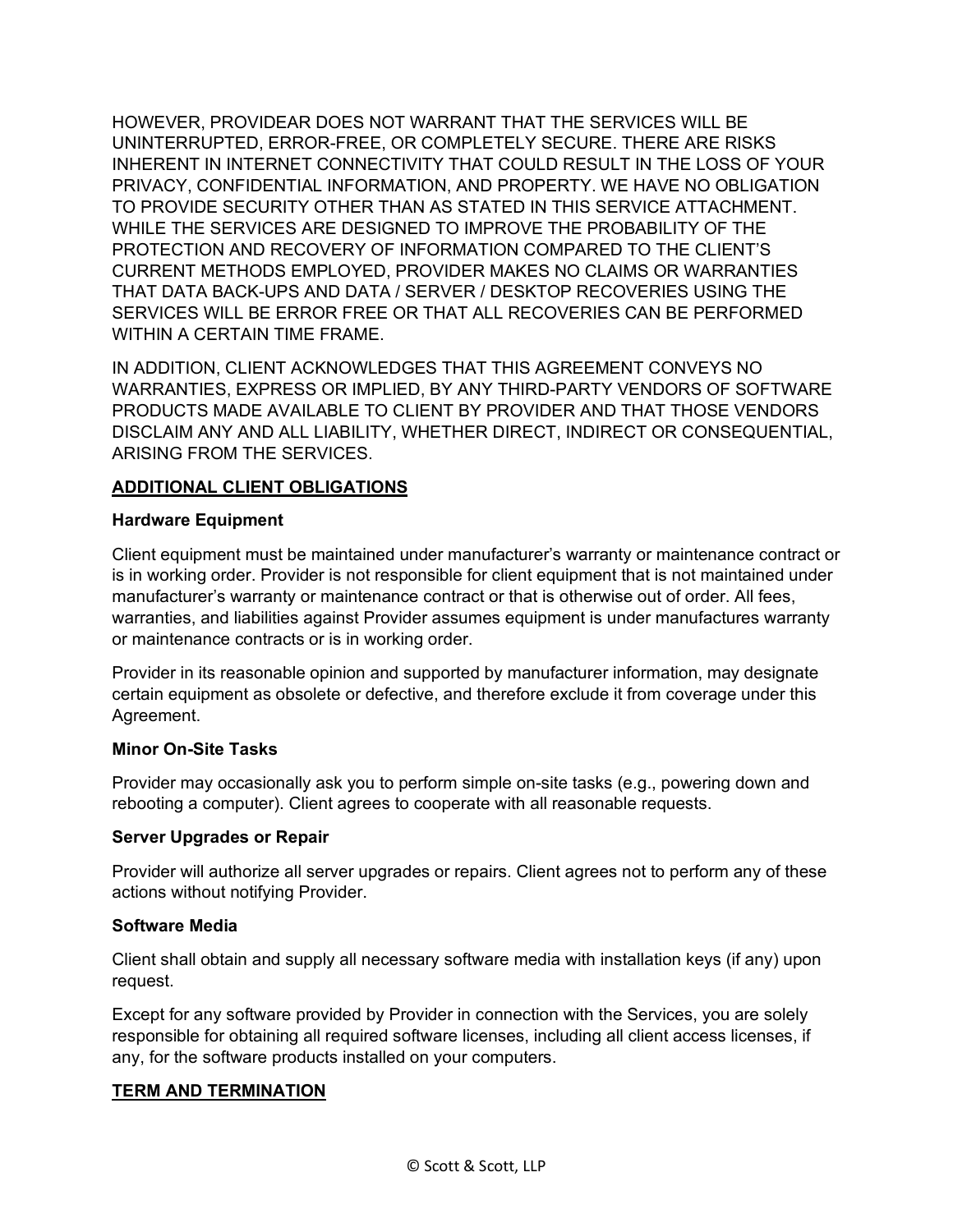# **Term**

This Service Attachment is effective on the date specified on the Order (the "Service Start Date"). Unless properly terminated by either party, this agreement will remain in effect through the end of the term specified on the Order (the "Initial Term").

## **Renewal**

"RENEWAL" MEANS THE EXTENSION OF ANY INITIAL TERM SPECIFIED ON AN ORDER FOR AN ADDITIONAL TWELVE (12) MONTH PERIOD FOLLOWING THE EXPIRATION OF THE INITIAL TERM, OR IN THE CASE OF A SUBSEQUENT RENEWAL, A RENEWAL TERM. THIS SERVICE ATTACHMENT WILL RENEW AUTOMATICALLY UPON THE EXPIRATION OF THE INITIAL TERM OR A RENEWAL TERM UNLESS ONE PARTY PROVIDES WRITTEN NOTICE TO THE OTHER PARTY OF ITS INTENT TO TERMINATE AT LEAST SIXTY (60) DAYS PRIOR TO THE EXPIRATION OF THE INITIAL TERM OR OF THE THEN-CURRENT RENEWAL TERM.

CLIENT MAY CANCEL AN AUTOMATIC RENEWAL BY CONTACTING PROVIDER.

## **Month-to-Month Services**

If the Order specifies no Initial Term with respect to any or all Services, then we will deliver those Services on a month-to-month basis. We will continue to do so until one party provides written notice to the other party of its intent to terminate those Services, in which case we will cease delivering those Services at the end of the next calendar month following receipt such written notice is received by the other party.

## **Early Termination by Client With Cause**

Client may terminate this agreement for cause following sixty (60) days' advance, written notice delivered to Provider upon the occurrence of any of the following:

- We fail to fulfill in any material respect our obligations under this agreement and fail to cure such failure within thirty (30) days following our receipt of your written notice.
- We terminate or suspend our business operations (unless succeeded by a permitted assignee under this agreement)

## **Early Termination by Client Without Cause**

If Client has satisfied all of your obligations under this Service Attachment, then no sooner than ninety (90) days following the Service Start Date, you may terminate this Service Attachment without cause during the Initial Term upon sixty (60) days' advance, written notice, provided that you pay us a termination fee equal to fifty percent (50%) of the recurring, Monthly Service Fees remaining to be paid from the effective termination date through the end of the Initial Term, based on the prices identified on the Order then in effect.

You may terminate this Service Attachment without cause following the Initial Term upon sixty (60) days' advance, written notice, without paying an early termination fee.

#### **Termination by Provider**

We may elect to terminate this Service Attachment upon thirty (30) days' advance, written notice, with or without cause. Provider has the right to terminate this Service Attachment